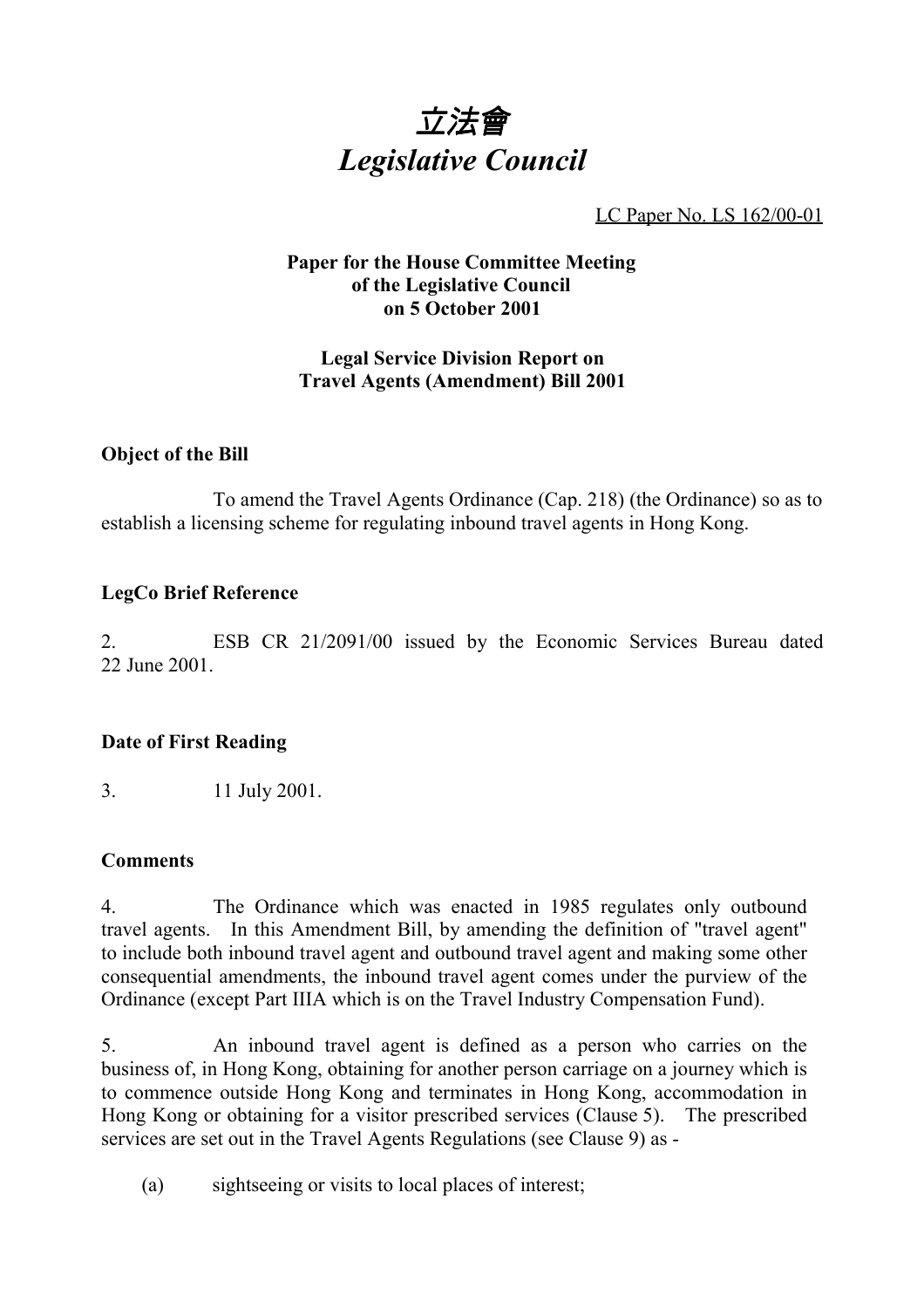- (b) restaurant meals or other catered meals;
- (c) shopping trips;
- (d) local transport in connection with an activity referred to in (a), (b) or  $(c)$ .

6. If this Bill is enacted, a person who wishes to carry on a business as an inbound travel agent will have to -

- (a) apply for a licence from the Registrar of Travel Agents (section 10 of the Ordinance); (In order to be qualified for a licence, he has to be a fit and proper person, have a place of business in Hong Kong and be a member of the Travel Industry Council (TIC). To be a member of TIC, he has to comply with the TIC's Codes of Conduct and pay a membership fee.)
- (b) pay annual licence fee to the Registrar;
- (c) keep proper books of records for inspection (section 45); and
- (d) subject to the investigation by the Registrar (section 21). The Registrar can suspend or revoke his licence.

7. If a person carries on a business as an inbound travel agent without a licence, he commits an offence under section 48 and on conviction upon indictment, he is liable to a fine of \$100,000 and to imprisonment for 2 years. On summary conviction, he is liable to a fine of \$10,000 and to imprisonment for 6 months.

8. An inbound travel agent is excluded from the application of Part IIIA of the Ordinance. This means that the agent is not required to contribute to the Travel Industry Compensation Fund. Ex gratia payments from the Fund will therefore only be made in respect of outbound travellers and not inbound travellers.

# **Public Consultation**

9. According to paragraph 13 of the LegCo Brief, the Administration has consulted the Advisory Committee on Travel Agents, and key industry bodies including the TIC, the Hong Kong Tourism Board, the Consumer Council, the Hong Kong Hotels Association, the Federation of Hong Kong Hotel Owners Ltd., the Hong Kong Association of Registered Tour Co-ordinators and the Hong Kong Inbound Tour Operator Association Ltd. on the proposed amendments. They generally welcomed the proposals.